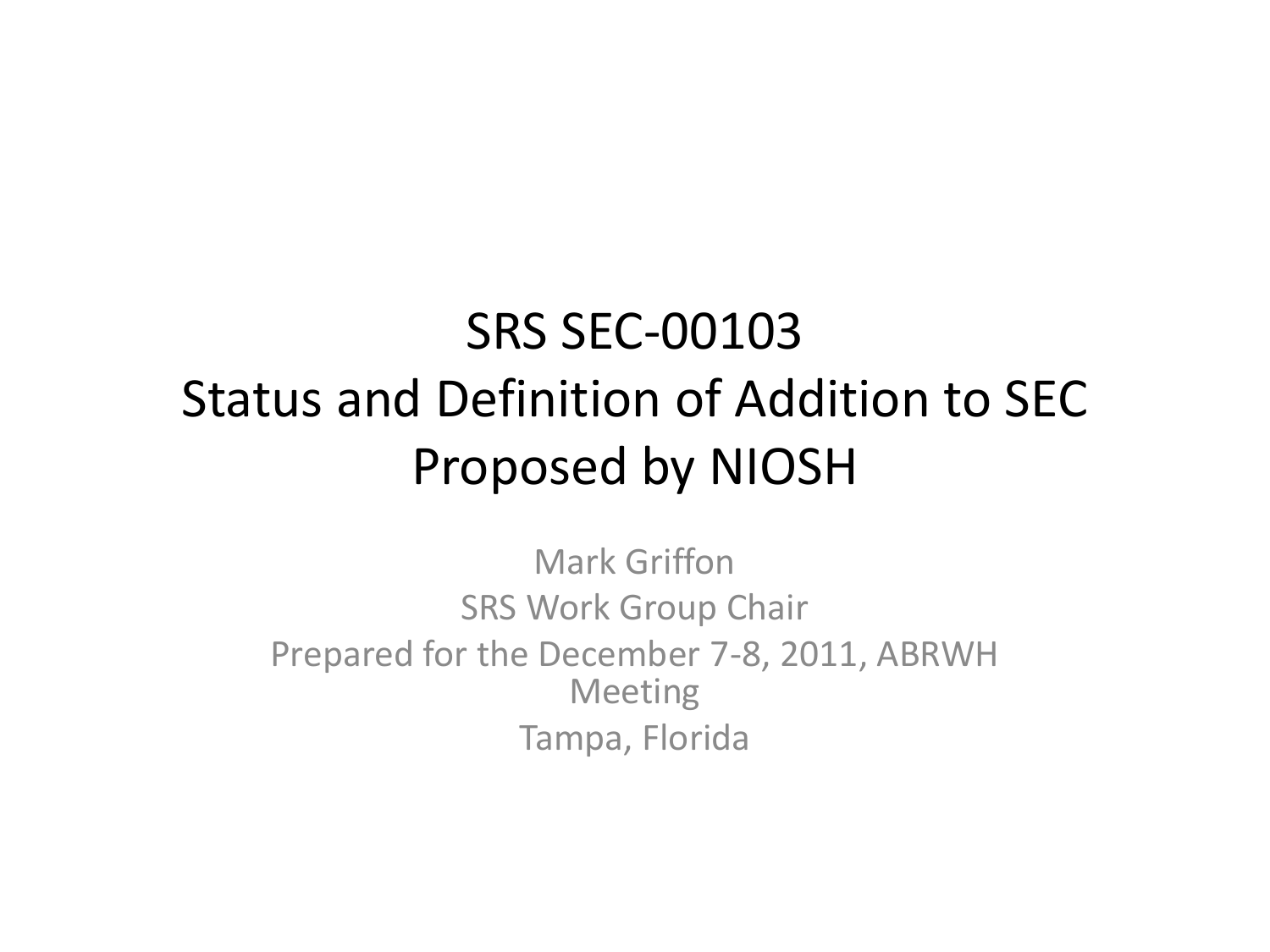## SRS Thorium-232: Overview

- In November 2008, NIOSH published its Evaluation Report for the SRS Special Exposure Cohort Petition SES-00103. The topic of thorium was reserved to 1960.
- On April 28, 2010, NIOSH published an addendum to its Evaluation report (ER) on Th-232, covering thorium metal handling and processing in the 300-M area, covering the period to 1965.
- On August 9, 2011, published its second addendum to its Evaluation report (ER) on Th-232, covering thorium metal handling and processing in the 300-M area. (The ER was published in 2008.) Hereafter Addendum 2.
- Addendum 2 proposed that certain SRS workers who worked in certain areas from January 1, 1953 to September 310, 1972 be added to the SEC. The basis was that NIOSH determined it was not feasible to do thorium dose reconstruction for those workers for that period. The workers were to be identified by Area codes (up to December 31, 1957, and dosimetry codes for the rest of the period.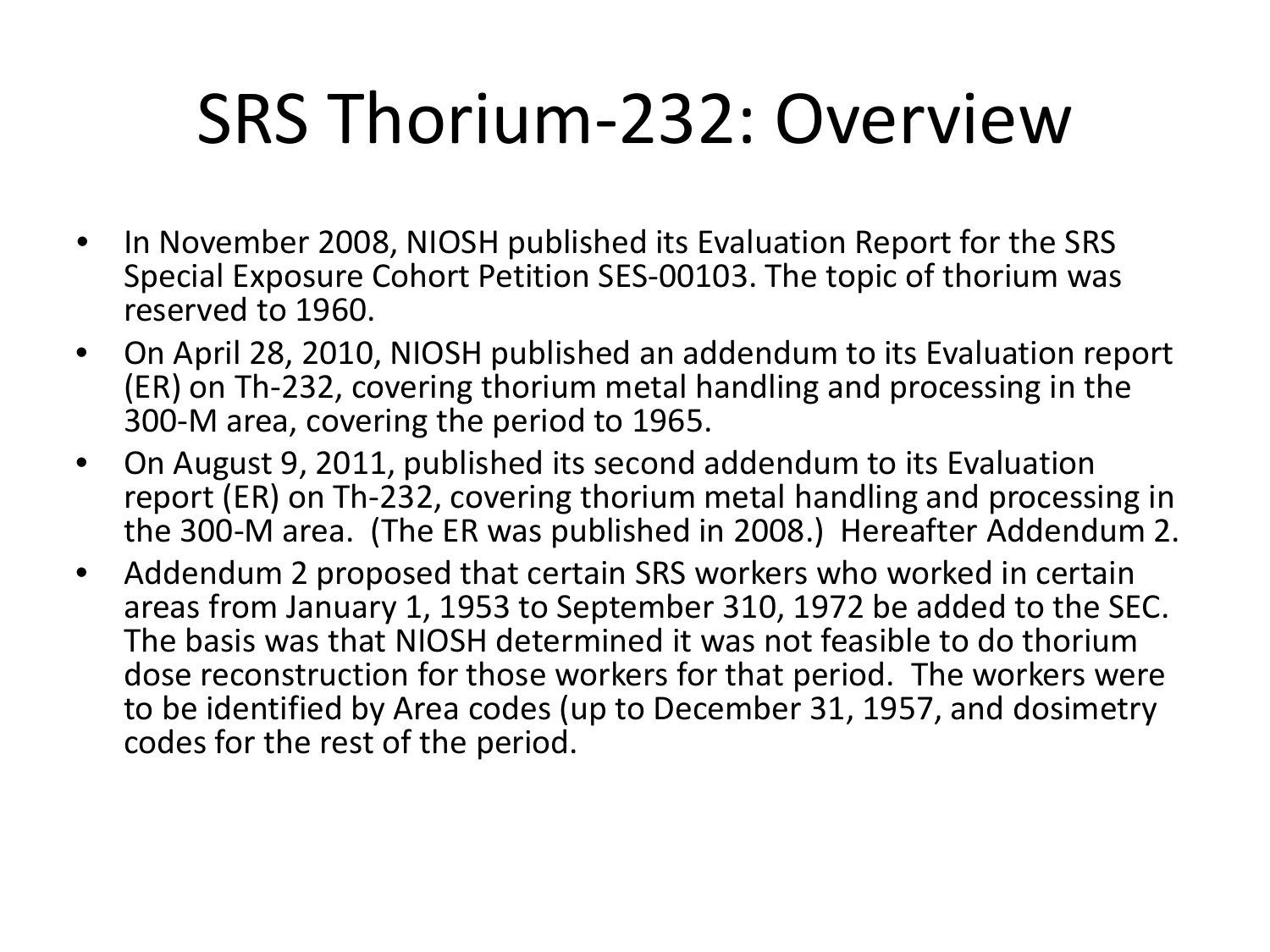### Area and dosimetry codes proposed in Addendum 2

- *Area codes from January 1, 1953 through December 31, 1957: A, G, CMX, or TNX;*
- *Dosimetry codes from January 1, 1958 through September 30, 1972: 5A, 5C, 6B through 6Z, 12D through 12H, or 12J through 12Z*
- *250 SEC qualified work days required*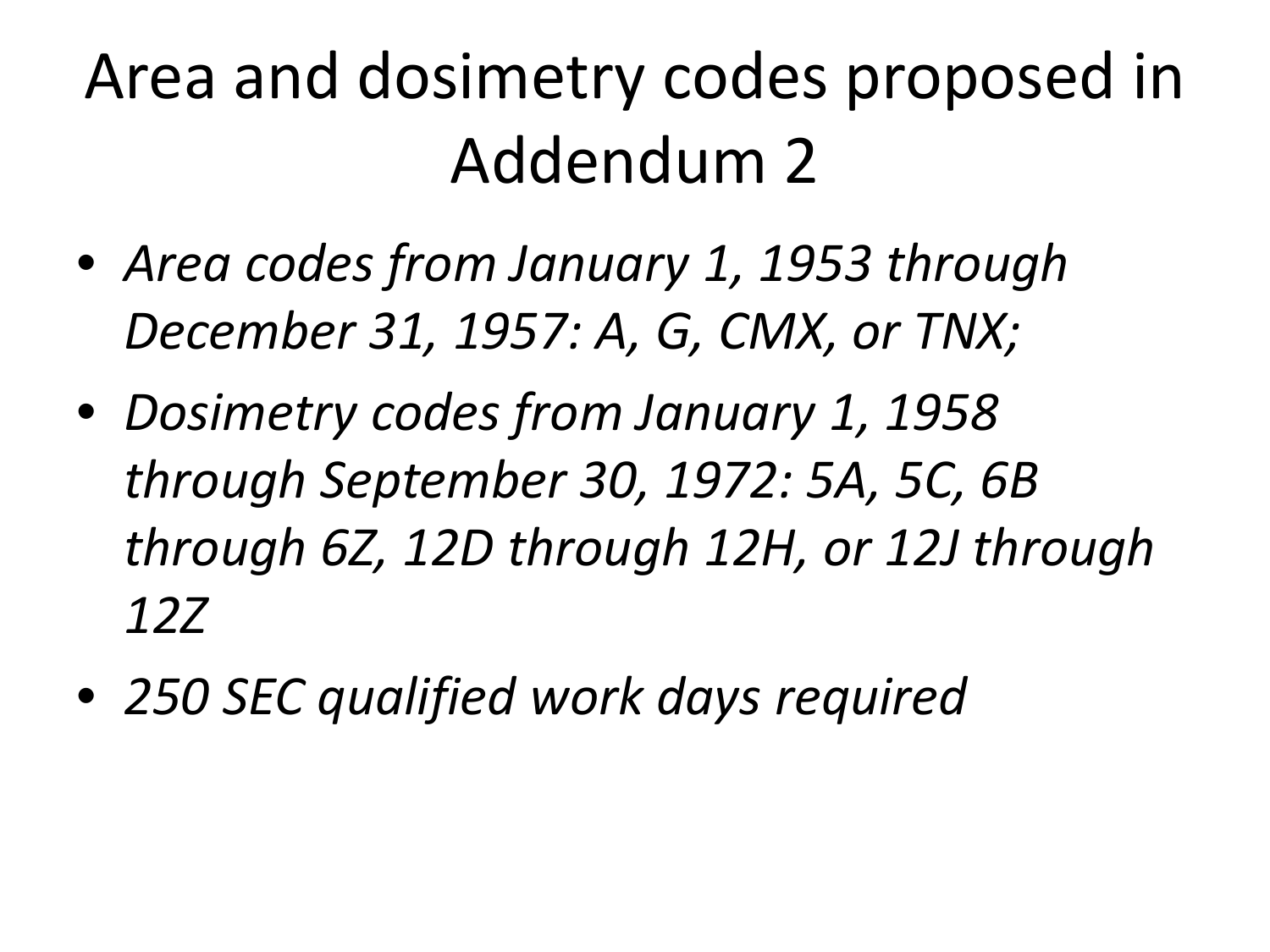#### SC&A review

- SC&A reviewed was asked to review a small sample of claims to examine whether the area and dosimetry codes were present in claim records and whether the data were sufficient to implement the SEC in a claimant favorable way.
- SC&A provided a report dated November 28, 2011 to the Work Group. It was discussed during the December 3, 2011 WG teleconference.
- SC&A reviewed 10 claims for records completeness relative to the proposed definition.
- Small sample, not random; most claims examined derived from claimant representative suggestions.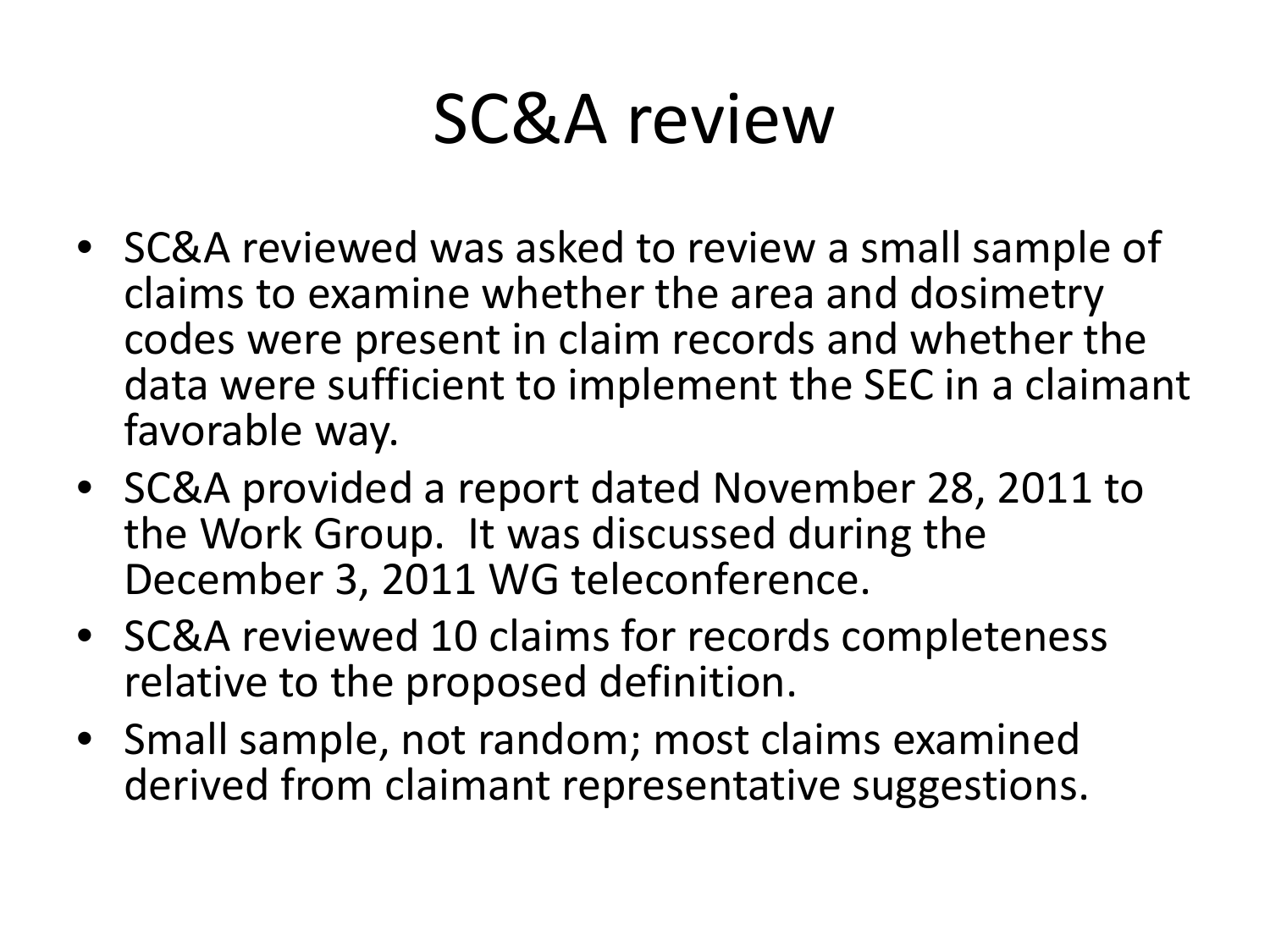### Main SC&A finding re dosimetry records

• **Main finding: There are extensive gaps in the records. Only 1 case out of 10 had complete records, with no uncertainties or discrepancies. Four (4) of the 10 cases have codes corresponding to inclusion in the proposed SEC class; these cases also have gaps. Five (5) of the 10 cases have incomplete, illegible, and/or indeterminate records of work location. In these cases, it appears that excluding workers due to the lack of an SEC code per the proposed NIOSH SEC class definition would not be claimant favorable, since it would be impossible to assure that they did not, in fact, qualify.**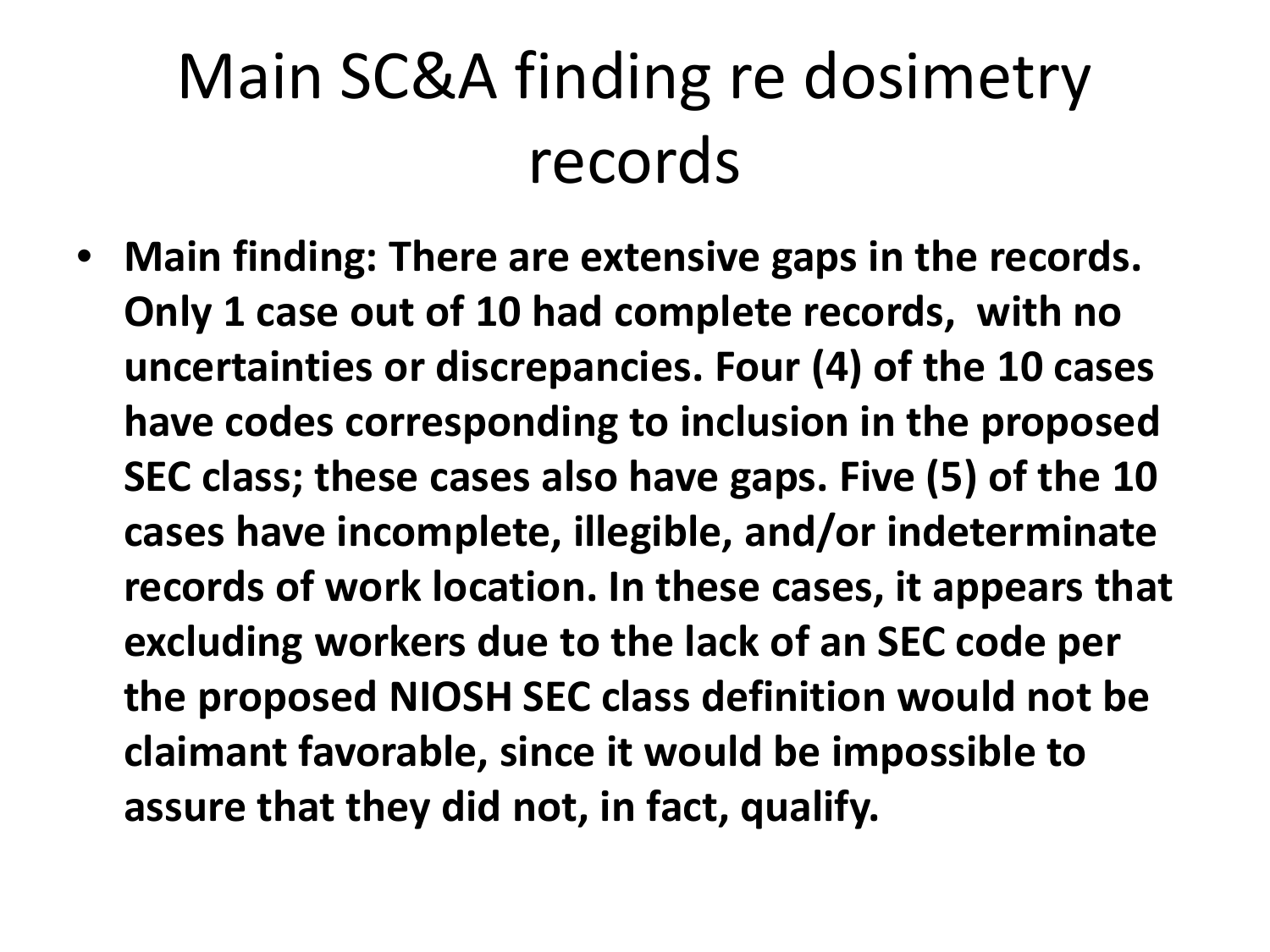## Finding details

- 55% of all employee-years for the 10 claimants had complete records. Gaps, illegible records, blank records, unavailable records, etc. affect the other 45% of employee-years fully or partially. Total work years for the 10 claims = 139 employee-years.
- Of the problem records, scratched out records, illegible records and unreadable records are more prevalent in the early years to 1957 inclusive) and gaps an unknown work location dosimetry code (0000) characterize the latter period, 1958 to Sept 1972).
- A detailed comparison of work locations in dosimetery codes and Computer Assisted Telephone Interviews (CATIs) was not possible. CATIs are generally too broad in their descriptions of work locations to be useful in this context especially to ensure that a worker was not present in the SEC areas during some part of his/her period of employment.